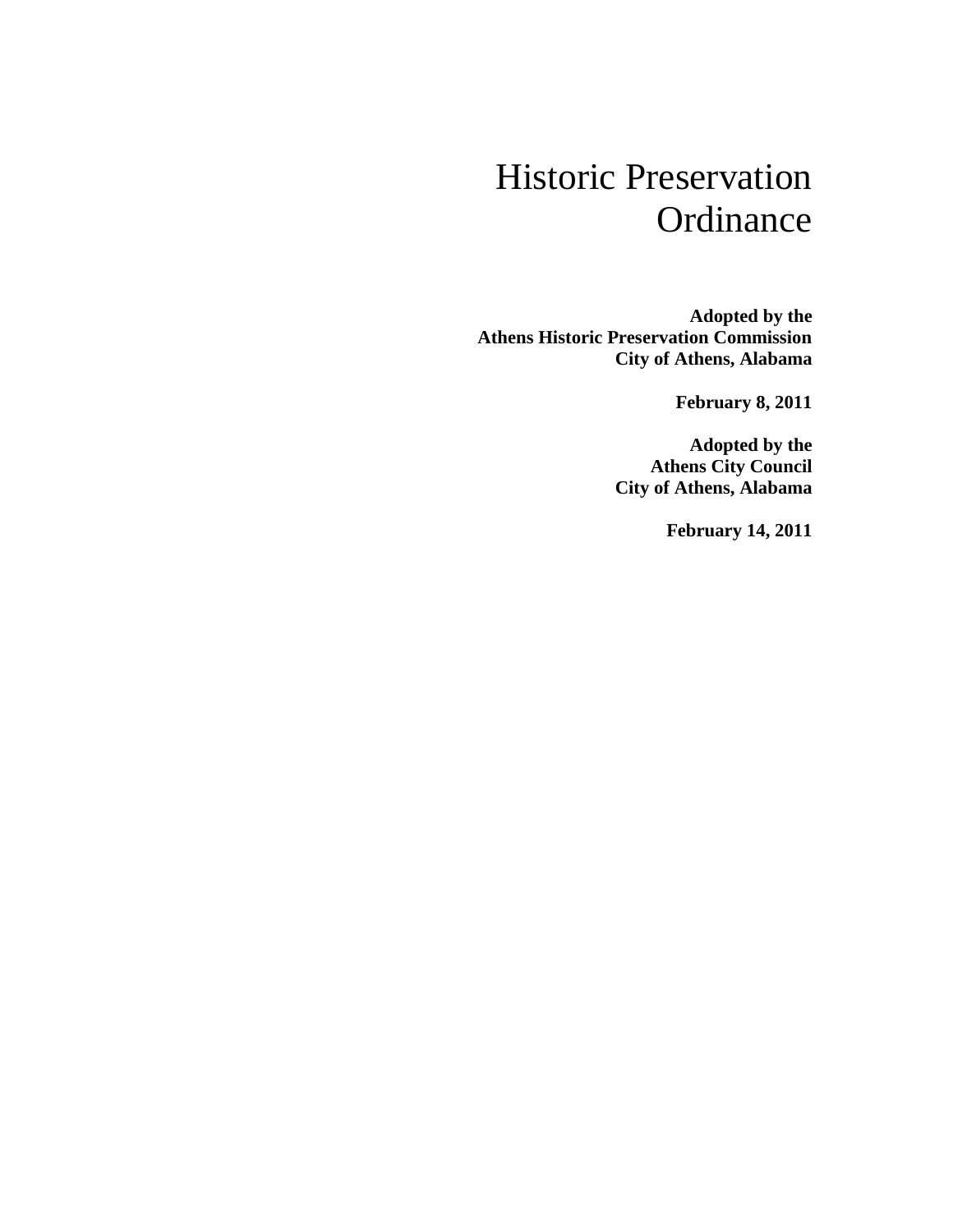# Table of Contents

| <b>ARTICLE II.</b> |                                                                                               |  |
|--------------------|-----------------------------------------------------------------------------------------------|--|
| DIVISION 1.        |                                                                                               |  |
| Sec. 66-31.        |                                                                                               |  |
| Sec. 66-32.        |                                                                                               |  |
| Sec. 66-33.        |                                                                                               |  |
| Sec. 66-34.        |                                                                                               |  |
| <b>DIVISION 2.</b> |                                                                                               |  |
| Sec. 66-51.        | Commission Members; Number; Appointments; Terms; Compensation; Rules                          |  |
| Sec. 66-52.        |                                                                                               |  |
| Sec. 66-53.        |                                                                                               |  |
| Sec. 66-54.        |                                                                                               |  |
| Sec. 66-55.        |                                                                                               |  |
| Sec. 66-56.        |                                                                                               |  |
| DIVISION 3.        |                                                                                               |  |
| Sec. 66-70.        |                                                                                               |  |
| Sec. 66-71.        |                                                                                               |  |
| Sec. 66-72.        |                                                                                               |  |
| Sec. 66-73.        | Requirements for Adopting an Ordinance for Designation of Historic Districts                  |  |
| Sec. 66-74.        |                                                                                               |  |
| DIVISION 4.        |                                                                                               |  |
|                    | Sec. 66-90. Approval of Alterations, Demolitions or New Construction in Historic Districts or |  |
|                    |                                                                                               |  |
| Sec. 66-92.        |                                                                                               |  |
|                    |                                                                                               |  |
|                    | Sec. 66-94. Applicability to Public Property within Historic Districts or Public Property     |  |
|                    |                                                                                               |  |
|                    |                                                                                               |  |
|                    |                                                                                               |  |
|                    |                                                                                               |  |
|                    | Sec. 66-99. Acceptable Commission Reaction to Applications for Certificate of                 |  |
|                    | Sec. 66-100. Public Meeting and Hearings on Applications for Certificates of Appropriateness, |  |
|                    | Sec. 66-101. Deadline for Approval or Rejection of Application for Certificate of             |  |
|                    |                                                                                               |  |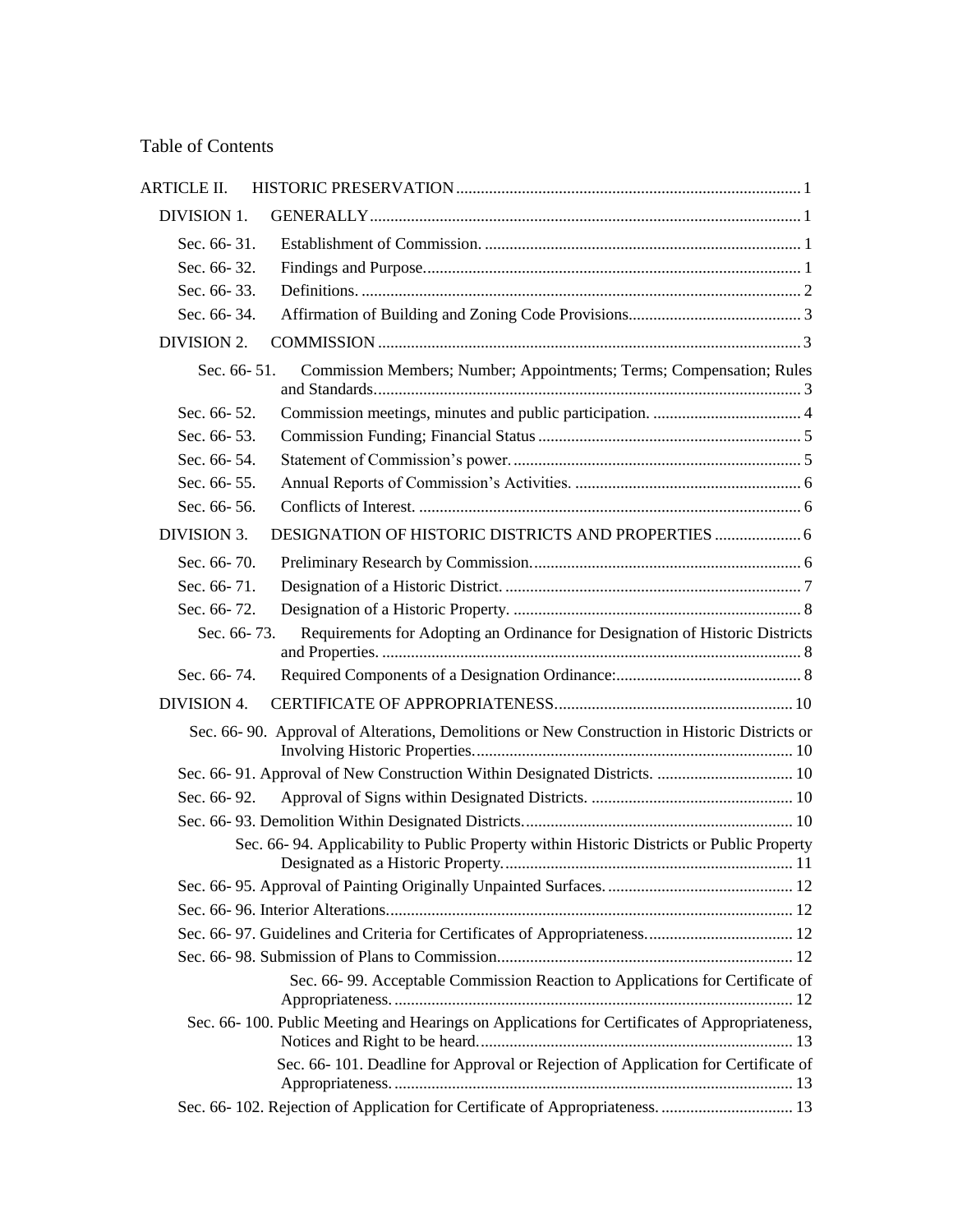|  | Sec. 66-104. Recording of Applications for Certificate of Appropriateness.  14  |  |
|--|---------------------------------------------------------------------------------|--|
|  |                                                                                 |  |
|  | Sec. 66-106. Requirements of Conformance with Certificate of Appropriateness 14 |  |
|  |                                                                                 |  |
|  |                                                                                 |  |
|  |                                                                                 |  |
|  |                                                                                 |  |
|  |                                                                                 |  |
|  |                                                                                 |  |
|  |                                                                                 |  |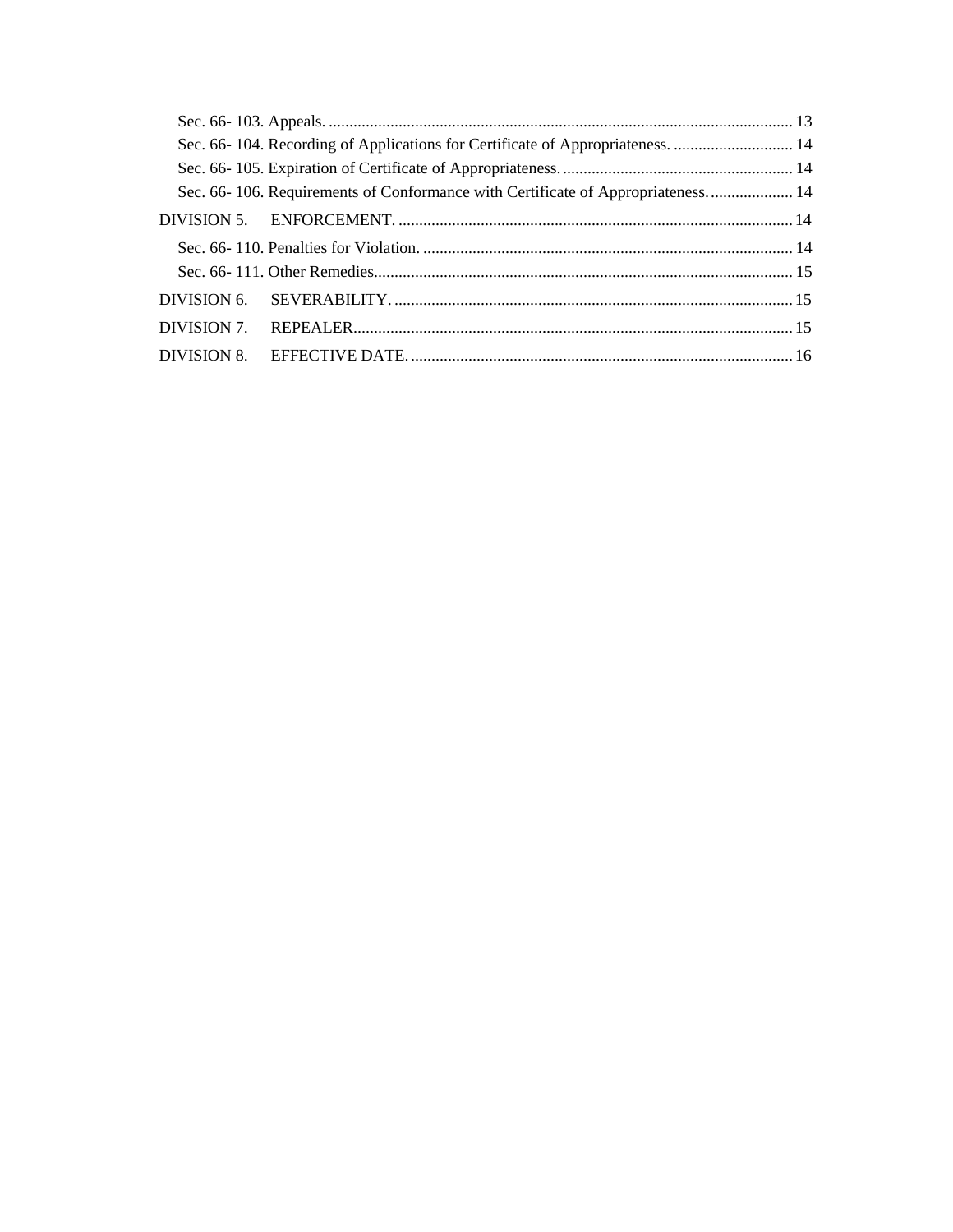# **ORDINANCE NUMBER 2011-1791** AN ORDINANCE AMENDING CHAPTER 66, ARTICLE II OF THE CODE OF ORDINANCES OF THE CITY OF ATHENS, ALABAMA, CONCERNING THE ATHENS HISTORIC PRESERVATION COMMISSION

# **BE IT ORDAINED BY THE CITY COUNCIL OF THE CITY OF ATHENS, Alabama, as follows:**

<span id="page-3-0"></span>Section I. Chapter 66, Article II of the Code of Ordinances of the City of Athens, Alabama (entitled "Historic Preservation") is hereby amended in its entirety so as to read as follows:

# **ARTICLE II. HISTORIC PRESERVATION**

#### DIVISION 1. GENERALLY

#### <span id="page-3-1"></span>**Sec. 66-31. Establishment of Commission.**

<span id="page-3-2"></span>Pursuant to and in accordance with Title 11, Chapter 68 of the *Code of Alabama*, as now or hereafter amended, and prior ordinances of the City establishing a historic preservation commission in the City, there is hereby created and established a historic preservation commission whose title shall be the "Athens Historic Preservation Commission" (referred to in this Article II as the "Commission"). The Commission shall have the same powers as provided in Title 11, Chapter 68 of the *Code of Alabama*. All historic districts designated by the City Council pursuant to said statutes and ordinances shall be under the administration of the Commission as stated herein.

#### **Sec. 66-32. Findings and Purpose.**

<span id="page-3-3"></span>a. *Purpose*. In support and furtherance of its findings and determination that the heritage of the designated historical districts of the City of Athens is important and that the preservation of this heritage is essential to the promotion of the health, prosperity and general welfare of the people; in order to encourage revitalization of the business districts and historic neighborhoods and to protect and enhance local attractions to tourists and thereby promote and stimulate business; in order to enhance the opportunities for federal or state tax benefits under relevant provision of federal or state laws; in order to provide for the designation, protection, preservation and rehabilitation of historic properties and historic districts and to participate in federal or state programs to do the same; the city council hereby declares it to be the purpose and intent of this ordinance to provide for the protection, enhancement and perpetuation of places, districts, sites, buildings and structures having a special historical value, in accordance with the provisions of the ordinance*.*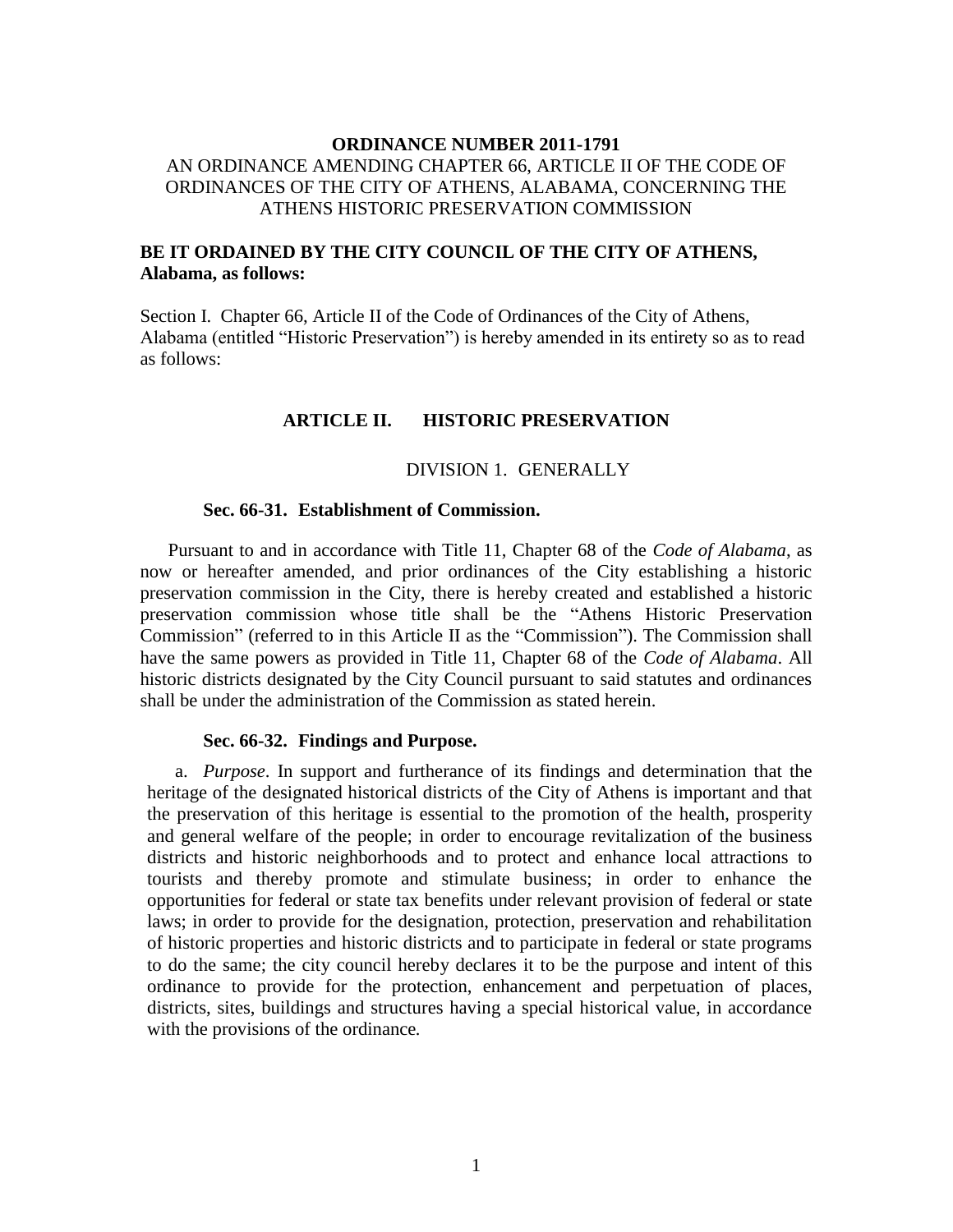#### **Sec. 66-33. Definitions.**

<span id="page-4-0"></span>The following words, terms and phrases, when used in this Article II, shall have the meanings ascribed to them in this section, except where the context clearly indicates a different meaning:

*Certificate of appropriateness* means a document evidencing approval by the Commission of an application to make a change in the exterior appearance of a designated historic property or of a property located within a designated historic district.

*Change in exterior appearance* means a change visible from any public right of way, excluding the rear of the home, that will affect the exterior architectural features of a historic property or any building, structure or site within a historic district, such as:

- (1) A reconstruction or alteration of the size, shape or facade of a historic property, including relocation of any doors or windows or removal or alteration of any architectural features, details or elements;
- (2) Demolition or relocation of a historic structure;
- (3) Commencement of excavation for construction purposes;
- (4) A change in the location or advertising;
- (5) The erection, alteration, restoration or removal of any building within a historic property or district; or
- (6) The painting of previously unpainted surfaces.

*Exterior architectural features* means the architectural style, general design and general arrangement of the exterior of a building or other structure, including, but not limited to, the kind or texture of the building material and the type and style of all windows, doors, signs and other architectural fixtures, features, details or elements relative to the foregoing.

*Historic district* means a geographically defined area designated by the City Council as a historic district subject to this ordinance, as well as the Robert Beaty, Houston and Athens State College historical districts that exist as of the date of adoption of this Ordinance.

*Historic property* means an individual building, structure, or site including the adjacent area necessary for the proper appreciation thereof designated as such by the City Council .

*Owner* means the holder of the fee simple title as revealed on the relevant property tax rolls, and any person (natural, legal or corporate) or groups of persons, companies, associations, corporations, or partnerships who, alone or jointly or severally with others: (1) shall have legal title to any property, with or without an accompanying right of possession; or (2) shall have charge, care or control of any property as owner, executor, executrix, administrator, trustee, guardian of the estate owner, mortgagee or vendee in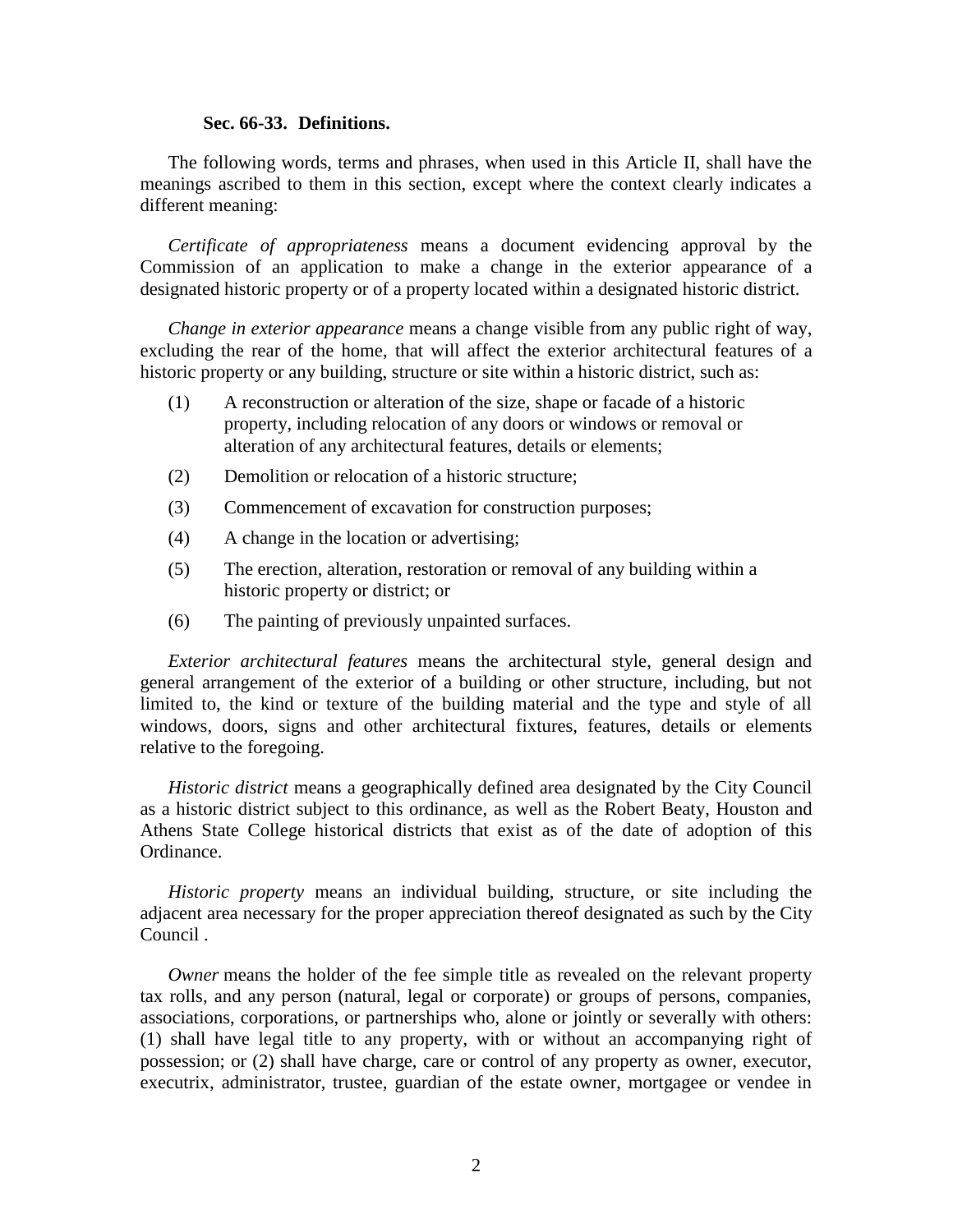possession, or assignee of rents, lessee, or other person, firm or corporation in control of a property.

*Routine Maintenance* means repair or replacement work done, which does not meet the definition of "change in exterior appearance", or is necessary after damage resulting from an act of GOD.

### **Sec. 66-34. Affirmation of Building and Zoning Code Provisions.**

<span id="page-5-0"></span>Nothing in this Ordinance shall be construed as to exempt property owners from complying with existing City building and zoning codes, nor to prevent any property owner from making any use of his property not prohibited by other statutes, ordinances or regulations.

## <span id="page-5-1"></span>**Secs. 66-35 ---- 66-50. Reserved.**

## DIVISION 2. COMMISSION

# **Sec. 66-51. Commission Members; Number; Appointments; Terms; Compensation; Rules and Standards.**

<span id="page-5-2"></span>a. The Commission shall be composed of not less than seven (7) members. Members of the Commission shall be bona fide residents of the territorial jurisdiction of the City of Athens and not more than one-fifth  $(1/5)$  of the members of the Commission shall be public officials.

b. Members of the Commission shall be nominated by the Mayor and appointed by the Council. Nomination and appointment of members shall be made so as to ensure that the Commission will be composed of persons with training and experience in the fields of history, architecture, architectural history, urban planning, archaeology or law, or who shall be residents of or owners of property within a designated historic district. The Mayor may seek nominations from the Commission if he deems necessary. The City of Athens will advertise any and all vacancies in a timely manner to allow time for nominations to the Mayor's office.

c. Members of the Commission may be removed for cause by the City Council of the City of Athens.

d. Should a member fail to attend three (3) consecutive regular meetings of the Commission, and should there be no adequate excuse for such absences, the chairman, with the concurrence of a majority of the entire Commission, shall recommend to the City Council that a vacancy be declared and that the vacated position be filled. Such appointments shall be for the unexpired term of the member replaced.

e. Members of the Commission shall elect a chairman and vice chairman and such other officers as the members deem necessary. The Commission shall adopt rules of procedure and bylaws to govern its operations and shall communicate those rules of procedure and bylaws to the City Council. The rules of procedure and bylaws of the Commission shall specify what number of members of the Commission constitutes a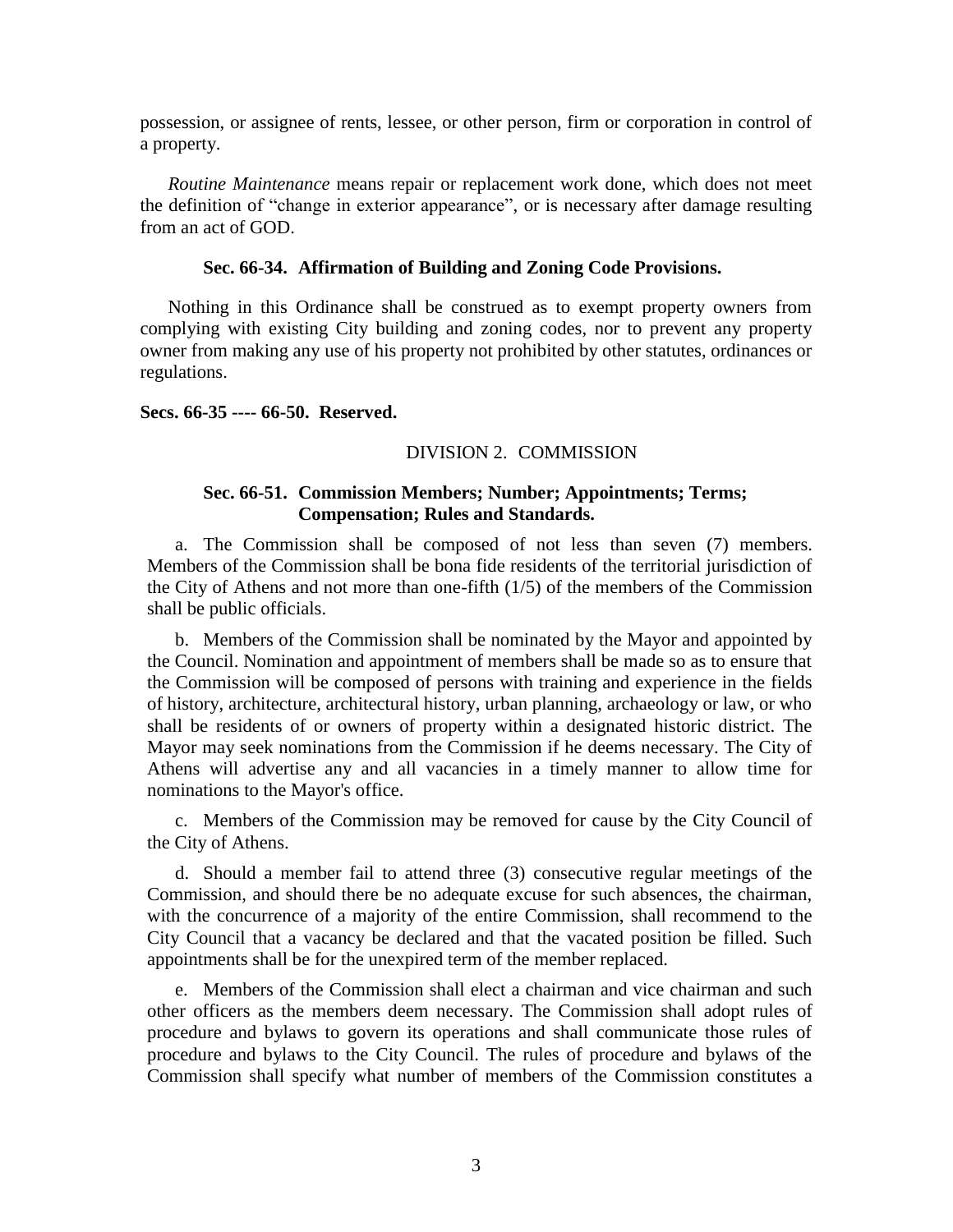quorum but in no case shall less than fifty (50) percent of the entire membership be considered a quorum.

f. The Commission shall have the flexibility to adopt rules of procedure and bylaws to govern its operations, so long as the rules and standards are consistent with this Article and are otherwise authorized by Title 11, Chapter 68 of the *Code of Alabama*, as amended. The adopted rules of procedure will be available to the public at the Public Works Department.

g. Members of the Commission shall serve without compensation but may be reimbursed for expenses incurred on behalf of the Commission in accordance with the rules and regulations for the reimbursement of expenses adopted by the Commission. Any reimbursement for travel and/or travel expense must be pre-approved by the City Council through a request by the Department of Public Works. The City Council will determine if the requested travel, etc. is pertinent to the duties of the Commission.

h. The Commission may employ such professional, technical, office and other personnel as may be necessary to carry out the purposes and responsibilities of the Ordinance. Any reimbursement for employment will follow policy of prior approval by the City Council upon determination by the Council that such professional, technical assistance is needed.

i. Except for the original members of the Commission, members of the Commission shall serve three (3) year terms and shall be appointed in such a manner so as to serve overlapping terms. Two of the original members of the Commission shall be appointed to serve one year terms, two of the original members of the Commission shall be appointed to serve two year terms, and the remainder of the original members of the Commission shall be appointed to serve three year terms. Members of the Commission may be reappointed.

#### **Sec. 66-52. Commission meetings, minutes and public participation.**

<span id="page-6-0"></span>a. Meetings of the Commission shall be public meetings and the Commission shall meet regularly at an established time and place at least once in each month and further said Commission may meet specially upon call by the chairman or secretary upon giving no less than twenty-four (24) hours notice to each member for purposes specified in the Notice of Call only. Minutes of the Commission's meetings shall be kept by the secretary of the Commission or in the absence of the secretary, by another member designated by the chairman. Such minutes shall reflect all matters brought before the Commission, its proceedings and determinations thereon including the votes of its members when applicable, and shall be permanently retained as official records of the municipality and be made available for public inspection at the Public Works Department within three (3) weeks of the approval of the minutes by the Commission.

b. Any rules of procedure adopted by the Commission shall be available for public inspection at the Public Works Department.

c. During the process of reviewing properties for nomination to the National Register of Historic Places, the Commission must provide opportunity for public comments.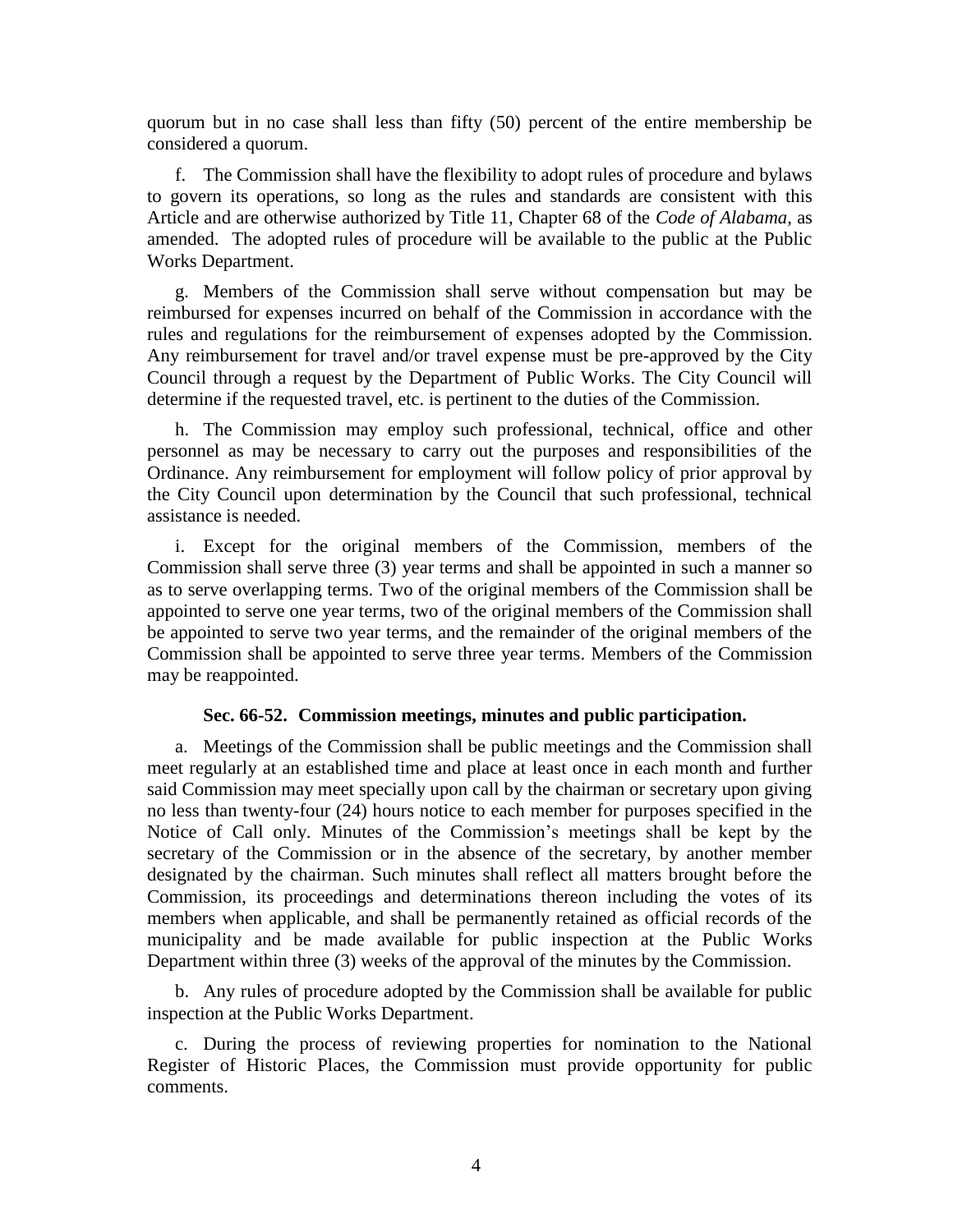## **Sec. 66-53. Commission Funding; Financial Status**

<span id="page-7-0"></span>a. The Commission shall have no authority to obligate the City for any debt or expenditure beyond such sums as the City Council may see fit to appropriate from time to time for its use.

b. The Commission shall constitute a nonprofit governmental agency whose funds shall be used exclusively for public purposes. The Commission shall have tax exempt status and the properties of the Commission and the income therefrom, together with all leases, agreements and contracts made by it, shall be forever exempt from any and all taxation by the State and any political subdivision thereof, including but not limited to income, admission, amusement, excise and ad valorem taxes.

# **Sec. 66-54. Statement of Commission's power.**

<span id="page-7-1"></span>The Commission shall be authorized to:

(a) Accept, consider, approve, or reject applications for certificates of appropriateness in accordance with the provisions of this Ordinance.

(b) Prepare and maintain an inventory of all property within the City having the potential for designation as historic property,

(c) In accordance with Section 11-68-6 Code of Alabama, 1975, Recommend to the City Council specific places, districts, sites, buildings or structures to be designated by ordinance as historic properties or historic districts.

(d) Recommend to the City Council that the designation of any place, district, site, building or structure as a historic property or as a historic district be revoked or removed;

(e) Restore and preserve any historic properties acquired by the Commission, or such properties as are acquired by the City and designated by the City for restoration and preservation by the Commission;

(f) Promote the acquisition by the City of façade easements and conservation easements;

(g) Develop and conduct educational programs on historic properties located within the City and on general historic preservation activities;

(h) Make such investigations and studies of matters relating to historic preservation as the City Council or the Commission itself may, from time to time, deem necessary or appropriate for the purposes of preserving historic resources.

(i) Seek out local, state, federal, and private funds for historic preservation, and make recommendations to the City Council concerning the most appropriate uses of any funds acquired;

(j) Perform historic preservation activities as the official agency of the City of Athens historic preservation program;

(k) Employ persons, if necessary, to carry out the responsibilities of the Commission;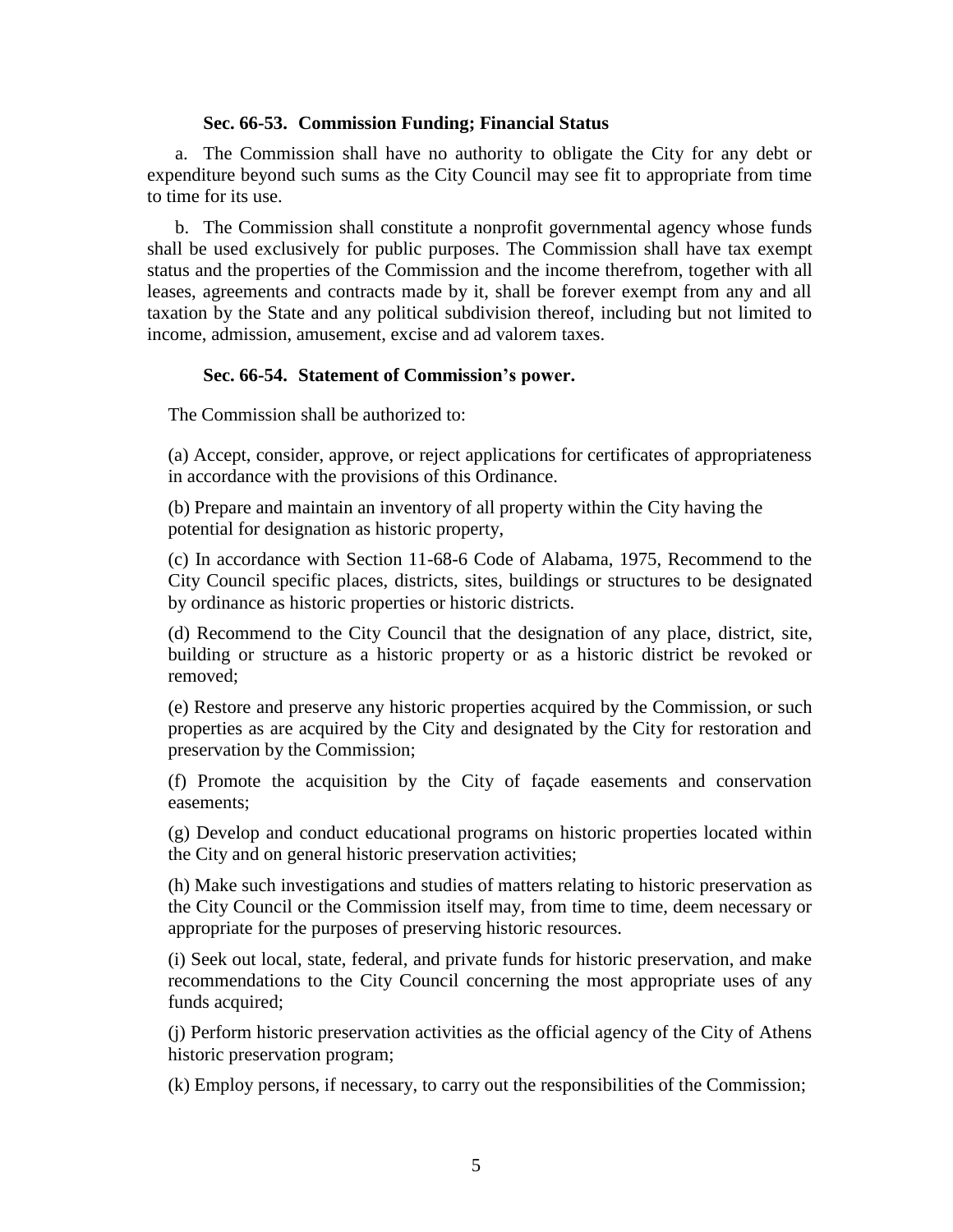(l) Receive donations, grants, funds, or gifts of historic property;

(m) Purchase, sell, contract to purchase, contract to sell, own, encumber, lease, mortgage and insure real and personal property in carrying out the purposes and responsibilities of the Commission;

(n) Review and make comments to the Alabama Historical Commission concerning the nomination of properties within its jurisdiction to the National Register of Historic Places;

(o) Investigate, survey, and process applications for certification of historic properties for tax credits for preservation expenditures; and

(p) Participate in private, state, and federal historic preservation programs and with the consent of the City Council, enter into agreements with the same to perform historic preservation related functions.

#### **Sec. 66-55. Annual Reports of Commission's Activities.**

<span id="page-8-0"></span>The Commission shall prepare and file with the City Council and with the Alabama Historical Commission, an annual report of its activities as required by said entities. A copy shall be on file at the Public Works Department and shall be made available to the public within 30 days. The annual report shall cover the period from October  $1<sup>st</sup>$  to September  $30<sup>th</sup>$  and shall be submitted in October of each year by the Commission through the member of the Commission from the Public Works Department. The report shall include such items as the number of cases reviewed, historic district and property designations made, revised resumes of Commission members/ staff, appointments to the Commission, attendance records and all minutes relating to the review of National Register nominations.

#### **Sec. 66-56. Conflicts of Interest.**

<span id="page-8-1"></span>At any time the Commission reviews a project in which a member of the Commission has ownership or other vested interest, that member's actions shall be in accordance with Alabama Ethics Law, as amended.

<span id="page-8-2"></span>**Secs. 66-57 --- 66-69. Reserved.**

# DIVISION 3. DESIGNATION OF HISTORIC DISTRICTS AND PROPERTIES

#### **Sec. 66-70. Preliminary Research by Commission.**

<span id="page-8-3"></span>a. Commission's mandate to conduct a survey of local historical resources. The Commission shall compile and collect information and conduct surveys of historic resources within the City.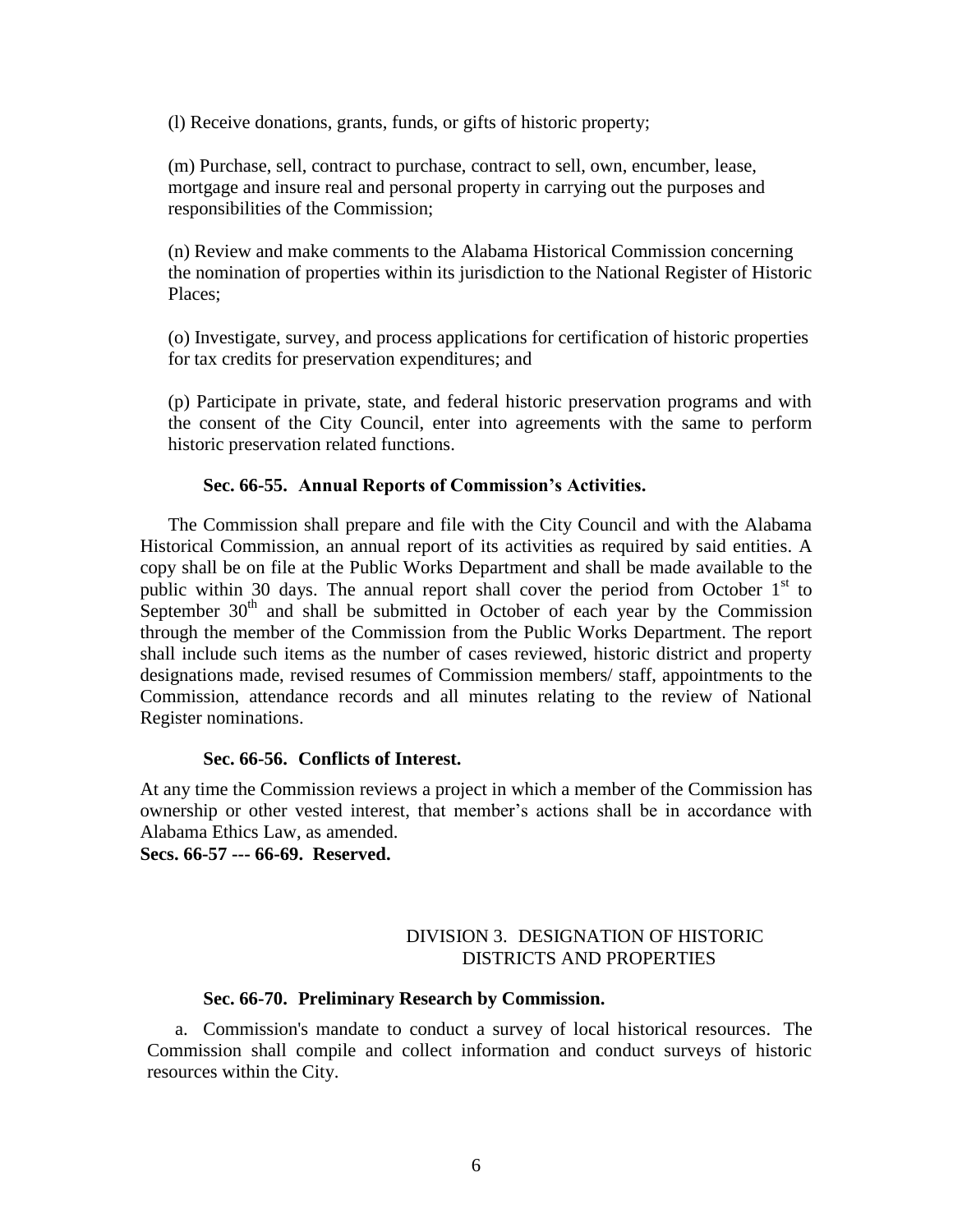b. Commission's power to recommend districts and buildings to the City Council for designation. The Commission shall present to the City Council recommendations for historic districts and properties in accordance with Section 11-68-6, Code of Alabama, 1975, as amended.

c. Commission's documentation of proposed designation. Prior to the Commission's recommendation of a historic district or historic property to the City Council for designation, the Commission shall make a finding based on a survey in accordance with the rules and regulations of the Alabama Historical Commission and prepare a report consisting of:

- (1) A physical description;
- (2) A statement of the historical, cultural, architectural and/or aesthetic significance;
- (3) A map showing district boundaries and classification (i.e. historic, nonhistoric) of individual properties therein, or showing boundaries of individual historic properties;
- (4) A statement justifying district or individual property boundaries;
- (5) Design standards for development in the historic district; and
- <span id="page-9-0"></span>(6) Representative photographs.

## **Sec. 66-71. Designation of a Historic District.**

a. Criteria for selection of historic districts: A historic district is a geographically definable area, which contains buildings, structures, sites and landscape features or a combination thereof, which:

- (1) Represents one or more periods, styles or types of architecture typical of one or more eras in the history of the municipality, county, state or region;
- (2) Represents a significant aspect of the cultural, political, economic, military or social history of the locality, region, state or nation;
- (3) Has had a significant relationship with the life of a historic person or event, representing a major aspect of the history of the locality, region, state or nation;
- (4) Is a part of the historic, architectural, archaeological or aesthetic heritage of the locality, region, state or nation;
- (5) Contains vernacular structures which contribute to an overall character and sense of place which is representative of the city.

b. Boundaries of a historic district. Boundaries of a historic district shall be shown on the official historic district map.

c. Evaluation of properties within historic districts. Individual properties within historic districts shall be classified as:

(1) Contributing (contributes to the district);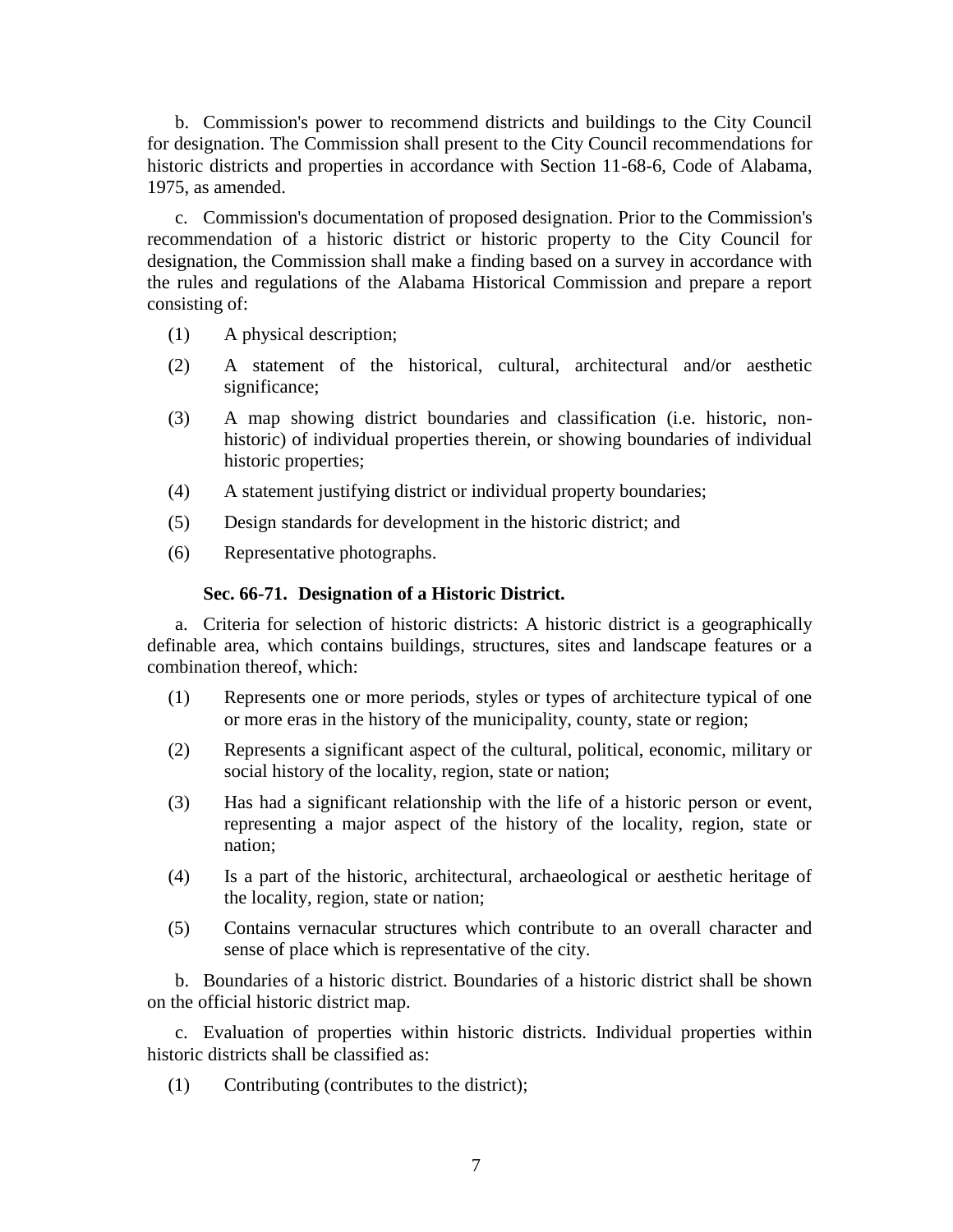<span id="page-10-0"></span>(2) Noncontributing (does not contribute to the district).

# **Sec. 66-72. Designation of a Historic Property.**

a. Criteria for selection of historic properties. A historic property is a building, structure, site; including the adjacent area necessary for the proper appreciation or use thereof, deemed worthy of preservation by reason of value to the city for one of the following reasons:

- (1) It is an outstanding example of a structure representative of its era;
- (2) It is one of the few remaining examples of past architectural style;
- (3) It is a place or structure associated with an event of persons of historic or cultural significance to the city, state, or region;
- (4) It is a site of natural or aesthetic interest that is continuing to contribute to the cultural or historical development and heritage of the municipality, county, state or region; or
- (5) The building or structure is an example of an architectural style, or combination of architectural styles, which is representative of the city or which is unique to the city.

<span id="page-10-1"></span>b. Boundary Description. Boundaries shall be shown on the official City of Athens Historic Districts Map.

# **Sec. 66-73. Requirements for Adopting an Ordinance for Designation of Historic Districts and Properties.**

Application for designation of historic districts or property: Designations may be proposed by the City Council, the Commission, or:

- a. For historic districts a historical society, neighborhood association or group of property owners may apply to the Commission for designation.
- b. For historic properties a historical society, neighborhood association or property owner may apply to the Commission for designation.

# **Sec. 66-74. Required Components of a Designation Ordinance:**

- <span id="page-10-2"></span>a. Any ordinance designating any property or district as historic shall:
- (1) list each lot or property in the proposed historic district or describe the proposed individual historic lot or property;
- (2) set forth the name(s) of owners of the designated property(ies);
- (3) require that a Certificate of Appropriateness be obtained from the Commission prior to any change in exterior appearance of the designated property(ies); and
- (4) require that the property or district be shown on the official City of Athens Historic Districts Map.

b. It shall be the sole responsibility of the petitioner to obtain accurate and current ownership and address information regarding each lot or parcel of property to be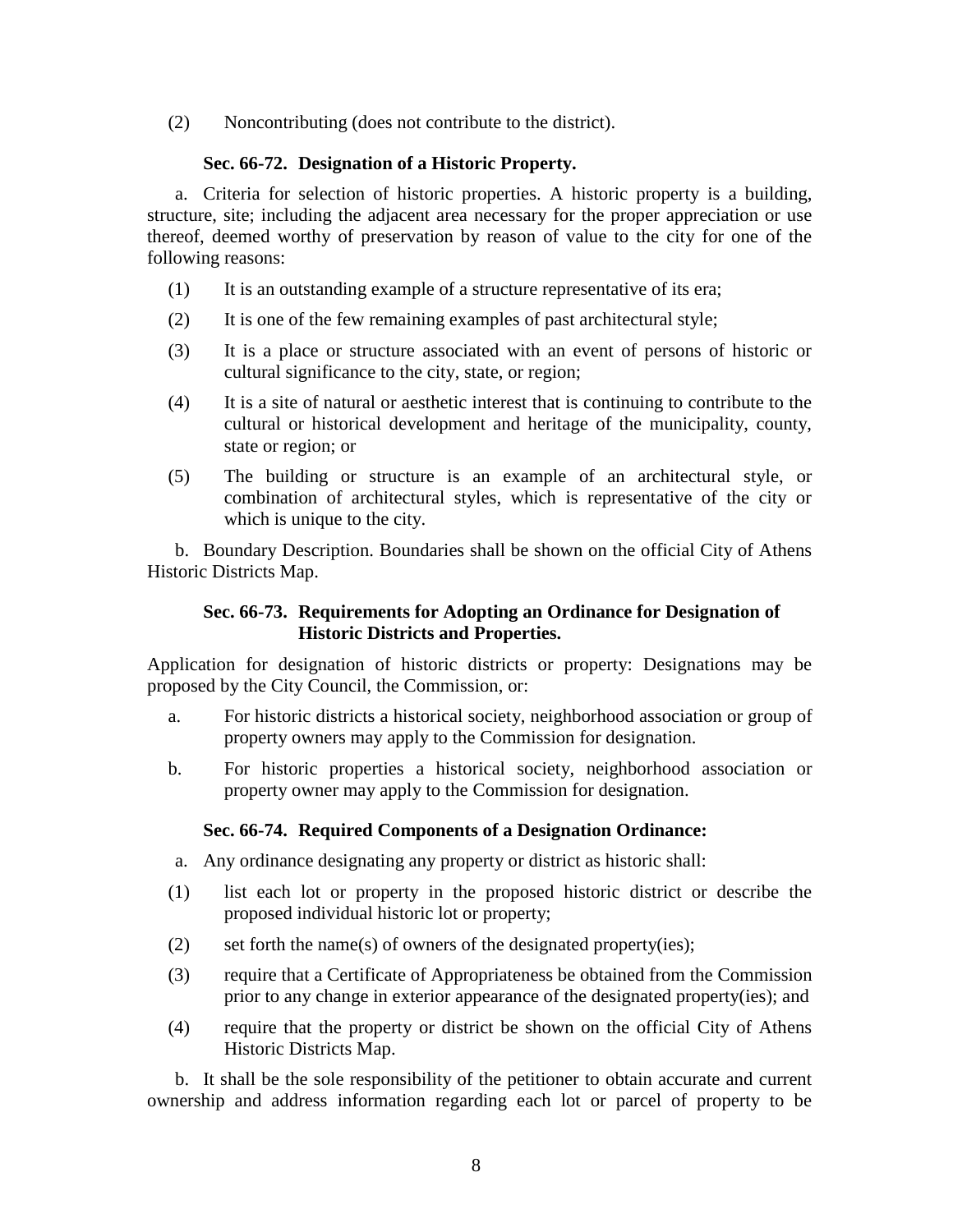included within a proposed historic district. The information submitted by the petitioners in their application, including the current names and addresses of property owners, will be used by the City to notify property owners of public hearings regarding the historic district petition as required herein.

c. In the event that any property that is to be included within a historic district petition shall be sold or incur a change of ownership while the petition is pending before the Commission or the City Council, it shall be the responsibility of the petitioner to provide notice to and obtain from the new owner(s) current name(s) and address(es) to the Department of Public Works.

d. Required public hearings. The Commission shall hold a public hearing on any proposed ordinance for the designation of any historic district or property. Notice of the hearing shall be published in at least three (3) consecutive issues in the principal newspaper of general circulation, and written notice of the hearing shall be mailed by the Commission to all owners of such properties. All such notices shall be published and mailed not less than ten (10) nor more than twenty (20) days prior to the date set for the public hearing. Such notice shall be sent to the last-known owner of the property shown on the city tax roll.

e. Recommendations on proposed designations. A recommendation to affirm, modify, or reject the proposed ordinance for designation shall be made by the Commission within fifteen (15) days following the public hearing and shall be in the form of a resolution to the City Council.

f. City Council action on Commission recommendation. Following receipt of the Commission's recommendation, the City Council shall conduct a public hearing prior to considering the ordinance with notice thereof published at least one time in a newspaper of general circulation in the municipality at least seven (7) days prior to the hearing. After the hearing the City Council may adopt the ordinance as proposed, it may adopt the ordinance with any amendments it deems necessary, or reject the ordinance.

g. Notification of designation. Within sixty (60) days following the adoption of the ordinance for designation by the City Council, the Commission shall give written notification of such designation addressed to the owner(s) of each designated historic property, structure or site included within the historic designation. Such notice shall apprise said owner(s) and occupant(s) of the necessity of obtaining a Certificate of Appropriateness prior to undertaking any change in exterior appearance of the historic property designated or within the historic district designated. A notice sent via the United States mail to the last-known owner(s) of the property shown on the City's tax roll shall constitute legal notification.

h. Notification of other agencies regarding designation. The Commission shall notify all municipal agencies within the city of the ordinance for designation.

i. Moratorium on applications for alteration or demolition while ordinance for designation is pending. If an ordinance for designation is being considered, the Commission may request that the city declare a moratorium on the issuance of Building Permits in the area or on the property proposed for designation.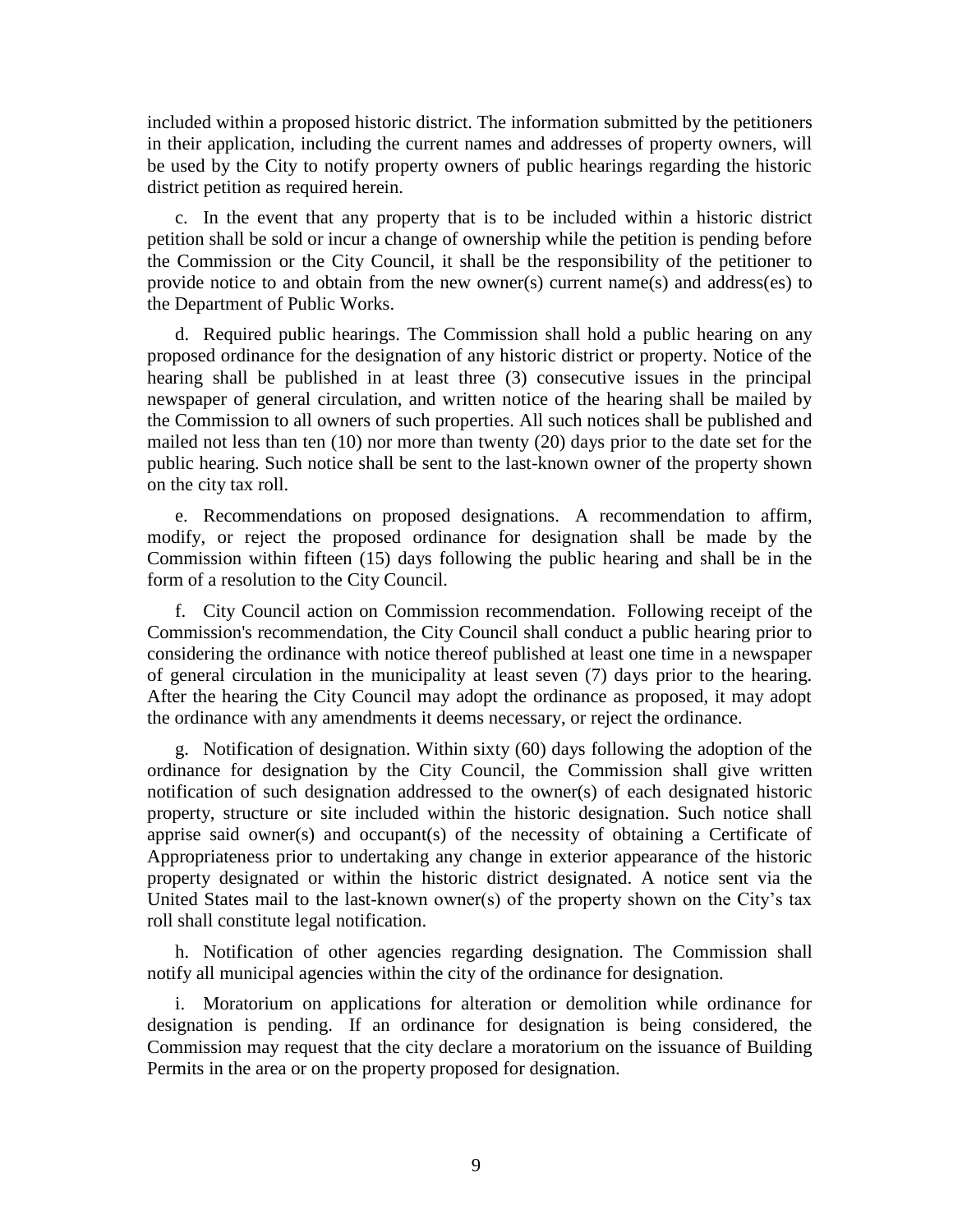j. Limitations on proposed designations. If the City Council rejects a proposed ordinance for designation, no application for designation for the same, in whole or part, may be made for a period of six (6) months following the City Council's decision, unless the applicant is able to provide additional information not presented at the initial hearing.

k. The Commission's findings and studies made in conjunction with this Division 3 shall be made available to the public at the Public Works Department pursuant to Alabama Law.

#### <span id="page-12-0"></span>**Secs. 66-75 --- 66-89. Reserved.**

# DIVISION 4. CERTIFICATE OF APPROPRIATENESS.

# **Sec. 66-90. Approval of Alterations, Demolitions or New Construction in Historic Districts or Involving Historic Properties.**

<span id="page-12-1"></span>After the designation by ordinance of a historic property or of a historic district, no historic property may be demolished, no building or structure in a historic district may be erected or demolished and no change in the exterior appearance of such historic property, or of a structure or site within such historic district shall be made or be permitted to be made by the owner or occupant thereof, unless or until the application for Certificate of Appropriateness has been submitted to and approved by the Commission. However, changes which meet the definition of "routine maintenance" do not require a Certificate of Appropriateness.

#### **Sec. 66-91. Approval of New Construction Within Designated Districts.**

<span id="page-12-2"></span>The Commission shall issue Certificates of Appropriateness to new structures constructed within designated historic districts if these structures conform in design, scale and building materials to the character of the district specified in the design criteria developed by the Commission.

## **Sec. 66-92. Approval of Signs within Designated Districts.**

<span id="page-12-3"></span>Signs shall be considered as structures and no sign on a historic property or in a historic district shall be changed, other than for routine maintenance; erected; or demolished unless and until a Certificate of Appropriateness is approved by the Commission.

## **Sec. 66-93. Demolition Within Designated Districts.**

<span id="page-12-4"></span>a. Required findings for demolition/relocation. The Commission shall not grant Certificates of Appropriateness for the demolition or relocation of any property within a Historic District unless the Commission finds that the removal or relocation of such building will not be detrimental to the historical or architectural character of the district. In making the determination, the Commission shall consider: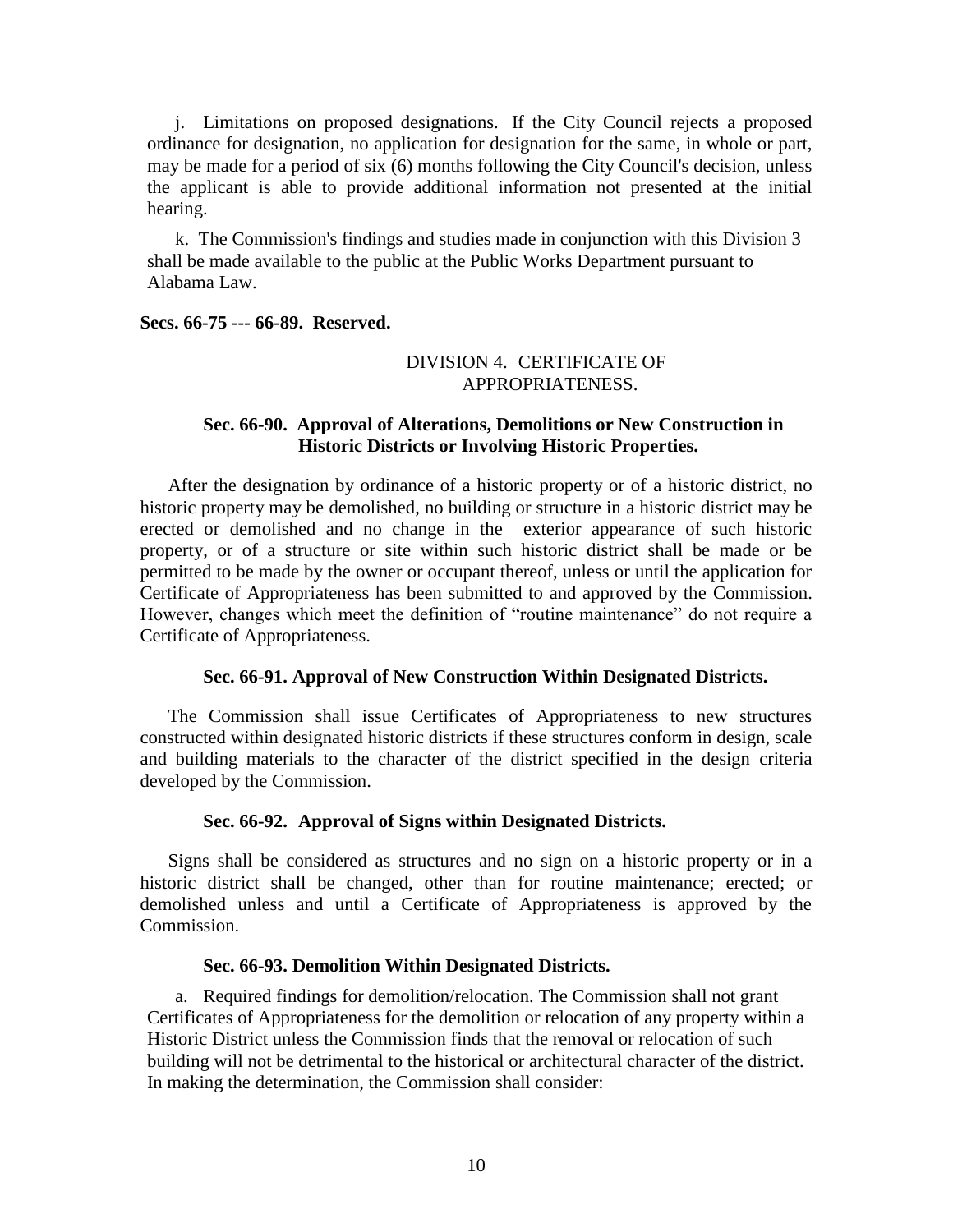- (1) The historic or architectural significance of the structure;
- (2) The importance of the structure to the integrity of the Historic District, the immediate vicinity, an area, or relationship to other structures;
- (3) The difficulty or the impossibility of reproducing the structure because of its design, texture, material, detail or unique location;
- (4) Whether the structure is one of the last remaining examples of its kind in the neighborhood, county, or the region or is a good example of its type, or is part of an ensemble of historic buildings creating a neighborhood;
- (5) Whether there are definite plans for reuse of the property if the proposed demolition is carried out, and what effect such plans will have on the architectural, cultural, historical, archaeological, social, aesthetic, or environmental character of the surrounding area.

b. Content of Applications. All applications to demolish or remove a structure in a Historic District shall contain the following minimum information:

- (1) The date the owner acquired the property and condition on date of acquisition;
- (2) The number and type of adaptive uses of the property considered by the owner;
- (3) Replacement construction plans for the property in question
- (4) Financial proof of the ability to complete the replacement project, which may include but not be limited to a performance bond, letter of credit, trust for completion of improvements, or letter of commitment from a financial institution; and
- (5) Such other information as may reasonably be required by the Commission.

c. Post-demolition or -relocation plans required. In no event shall the Commission entertain any application for the demolition or relocation of any historic property unless the applicant also presents at the same time the post-demolition or post-relocation plans for the site.

# <span id="page-13-0"></span>**Sec. 66-94. Applicability to Public Property within Historic Districts or Public Property Designated as a Historic Property***.*

The requirement of a Certificate of Appropriateness shall apply to public property that has been designated as a historic property or that is contained in a historic district, and shall apply to all actions by public authorities which involve historic properties and properties within historic districts. Notwithstanding the foregoing, this Article shall not apply to those properties that are excluded from the operation of Title 11, Chapter 68 of the *Code of Alabama* pursuant to Section 11-68-15 thereof as the same exists or is hereafter amended.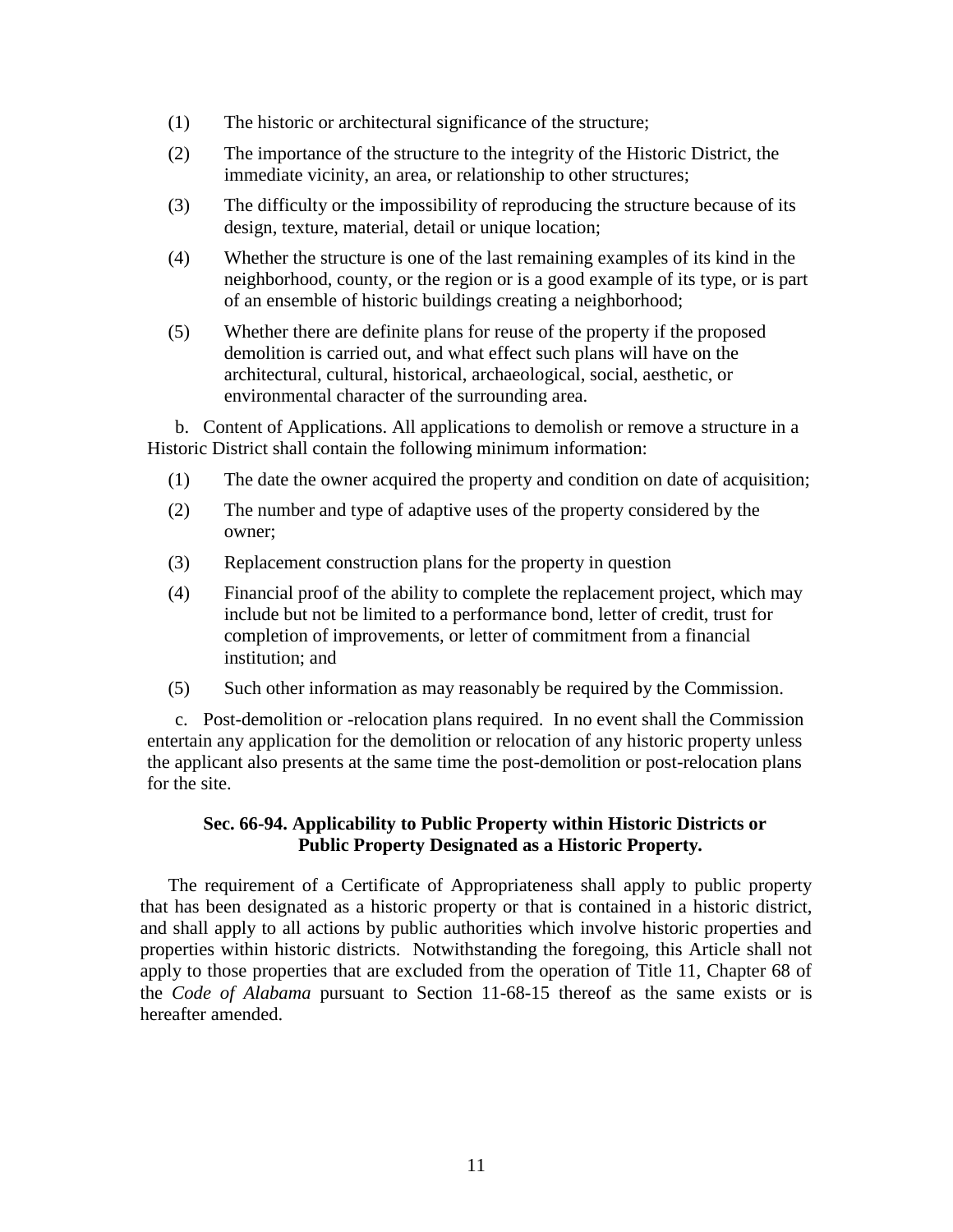## **Sec. 66-95. Approval of Painting Originally Unpainted Surfaces.**

<span id="page-14-0"></span>The painting of originally unpainted exterior surfaces shall require a Certificate of Appropriateness.

### **Sec. 66-96. Interior Alterations.**

<span id="page-14-2"></span><span id="page-14-1"></span>In its review of applications, the Commission shall not consider interior arrangements or uses having no effect on exterior architectural features.

# **Sec. 66-97. Guidelines and Criteria for Certificates of Appropriateness.**

The Commission shall adopt rules and regulations setting forth the procedure for submission and consideration of applications for Certificates of Appropriateness. The Commission shall also adopt general design standards which shall apply in considering the granting and denial of Certificates of Appropriateness. Design standards shall be in compliance with the Secretary of the Interior's "Standards for Historic Preservation Projects" including the Secretary's "Standards for Rehabilitation." The design guidelines will be made available for public inspection at the Public Works Department 30 days prior to their adoption.

## **Sec. 66-98. Submission of Plans to Commission.**

<span id="page-14-3"></span>A complete application for Certificate of Appropriateness shall be submitted to Commission staff ten (10) working days prior to the next Commission meeting to be added to the agenda for review. The completed application shall be accompanied by such drawings, photographs, plans or other documentation sufficient to understand the action(s) to be taken, as may be required by the Commission. Applications involving demolition or relocation shall be accompanied by post-demolition or relocation plans for the site.

# **Sec. 66-99. Acceptable Commission Reaction to Applications for Certificate of Appropriateness.**

<span id="page-14-4"></span>The Commission shall approve the complete application at a regular or called meeting and issue a Certificate of Appropriateness if it finds that the proposed change(s) in the exterior appearance would not have a substantial adverse effect on the aesthetic, historic or architectural significance and value of the historic property or the historic district, is compatible with the character of the historic property or historic district and does not detract from the value of the historic property or historic district. In making this determination, the Commission shall consider, in addition to any other pertinent factors, the historical and architectural value and significance, architectural style, general design arrangement, texture and material of the architectural features involved and the relationship thereof to the exterior architectural style and pertinent features of the other structures in the immediate neighborhood.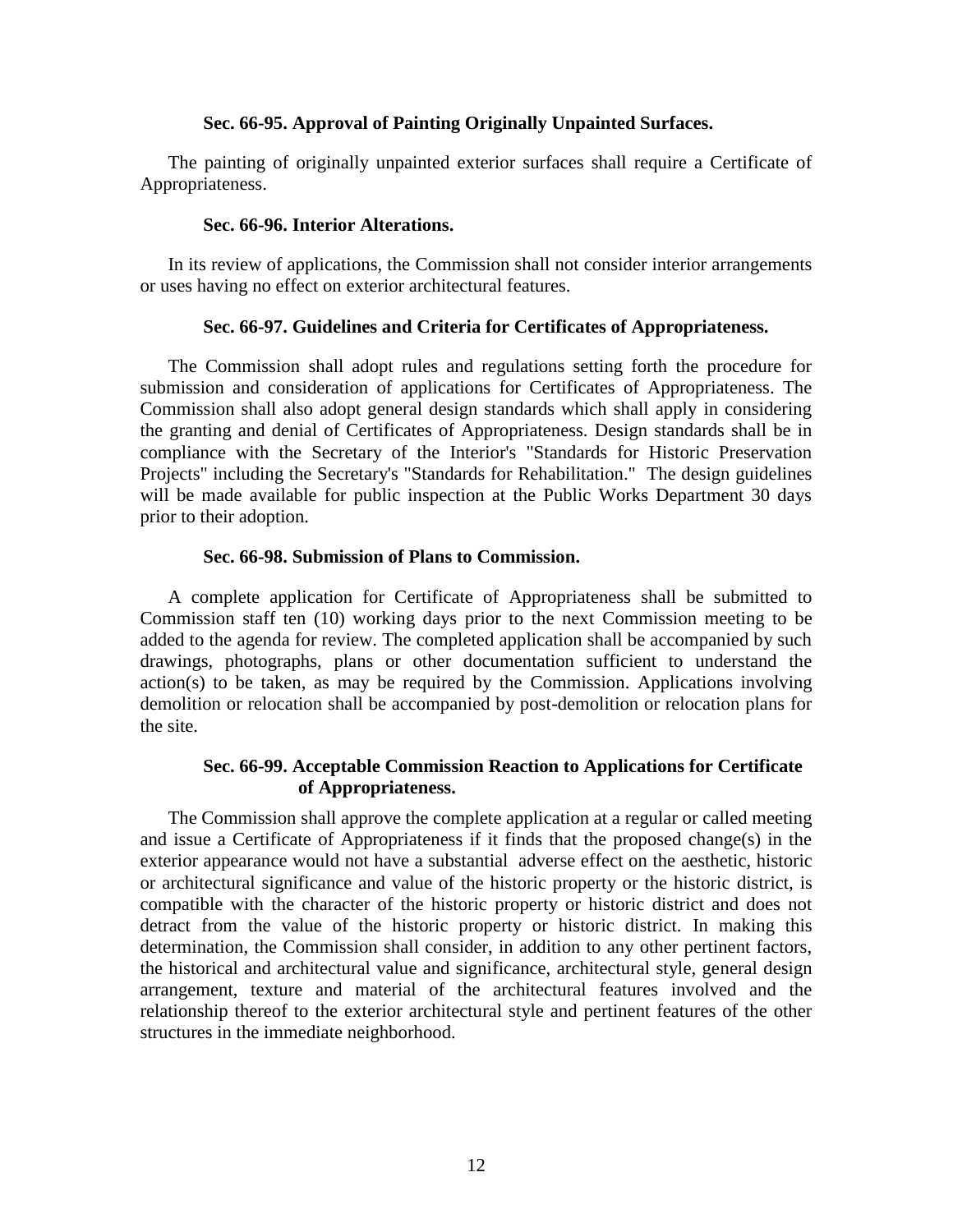# **Sec. 66-100. Public Meeting and Hearings on Applications for Certificates of Appropriateness, Notices and Right to be heard.**

<span id="page-15-0"></span>Applications for Certificates of Appropriateness shall be considered by the Commission at its regular public meetings, unless, after issuance of notice pursuant to law, a special meeting is held for such purpose or the date of such meeting is changed by the Commission. Applicants for a Certificate of Appropriateness shall be given an opportunity to be heard at such meeting. At least seven (7) days prior to review of a Certificate of Appropriateness, the chairman or Commission shall take such action as may reasonably be required to inform the owners of any property likely to be affected by reason of the application, and shall give such owners an opportunity to be heard at the meeting. In cases where the chairman or Commission deems it necessary, it may hold a public hearing concerning the application.

# **Sec. 66-101. Deadline for Approval or Rejection of Application for Certificate of Appropriateness.**

<span id="page-15-1"></span>a. The Commission shall approve or reject a complete application for a Certificate of Appropriateness within thirty (30) days after the filing thereof by the owner or occupant of a historic property, or of a historic structure or site located within a historic district. Evidence of approval shall be a Certificate of Appropriateness issued by the Commission. Notice of the issuance or denial of a Certificate of Appropriateness shall be given to the applicant at such meeting when possible. In any case, notification of approval or denial shall be sent by registered United States mail to the applicant; and all other persons who have requested appeal rights with filing procedures will be included in the notification within 10 business days.

<span id="page-15-2"></span>b. Failure of the Commission to act within said thirty (30) days shall constitute approval and no other evidence of approval shall be needed.

# **Sec. 66-102. Rejection of Application for Certificate of Appropriateness.**

In the event the Commission rejects an application, it shall state its reasons for doing so, and shall transmit a record of such actions and reasons, in writing, to the applicant. As appropriate, The Commission shall suggest alternative courses of action it thinks proper if it disapproves of the application submitted. The applicant, if he or she so desires, may make modifications to the plans and may resubmit the application at any time after doing so.

## **Sec. 66-103. Appeals.**

<span id="page-15-3"></span>Any applicant whose request for a Certificate of Appropriateness is denied by the Commission as hereinafter provided may appeal such denial within 60 days to the circuit court. In the case of such an appeal the Commission shall cause a transcript of the proceedings in the action to be certified to the Court to which the appeal is taken, and the action in such court shall be tried de novo as are appeals from zoning boards of adjustment pursuant to Section 11-52-81 of the *Code of Alabama*, as amended.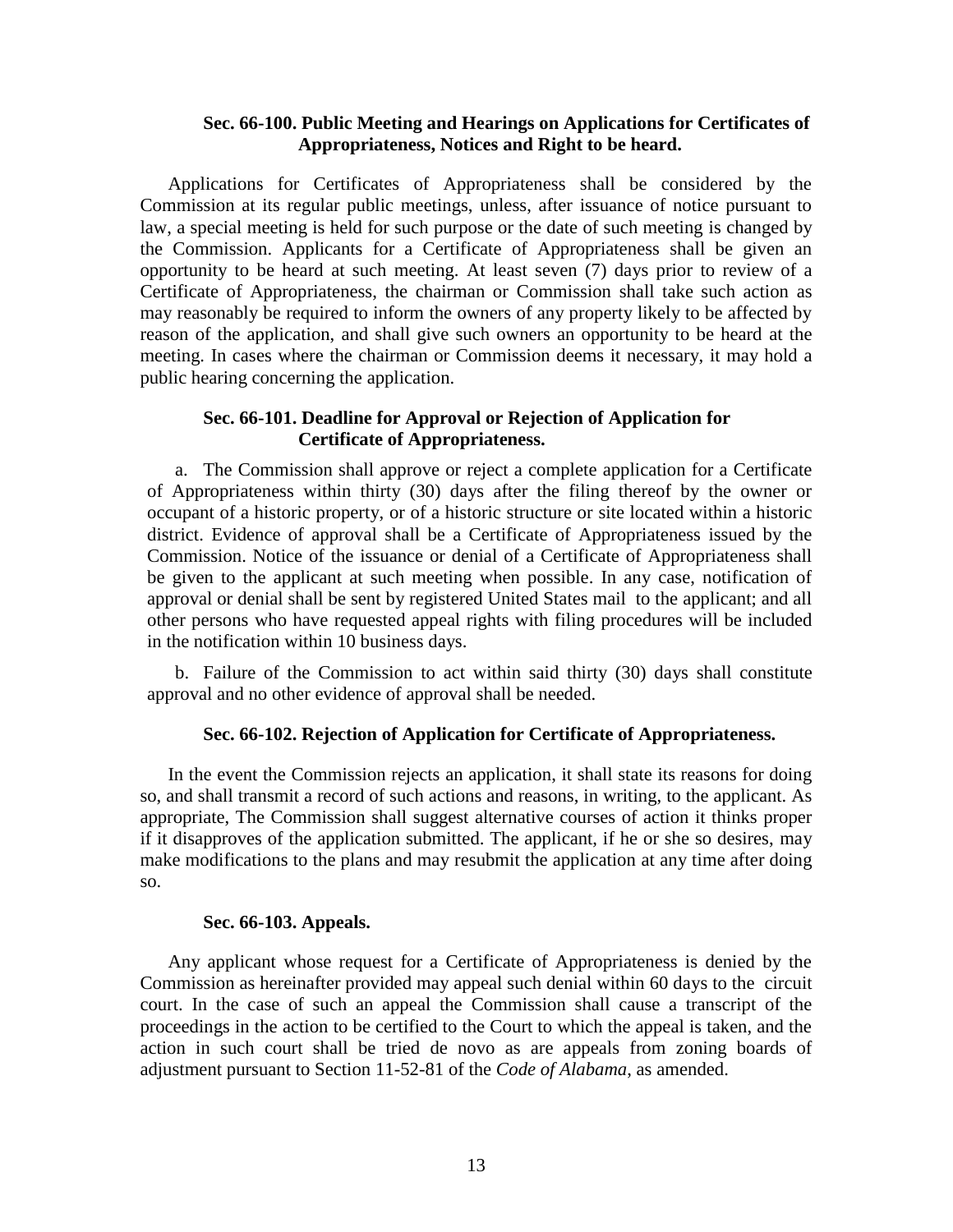#### **Sec. 66-104. Recording of Applications for Certificate of Appropriateness.**

<span id="page-16-0"></span>The Commission shall keep a public record of all applications for Certificates of Appropriateness and of all the Commission's proceedings in connection with said application. These records will be maintained in the Public Works Department and available for public inspection.

#### **Sec. 66-105. Expiration of Certificate of Appropriateness.**

<span id="page-16-1"></span>a. Certificates of Appropriateness shall be issued for a period of eighteen (18) months and may be renewed administratively by Commission staff, upon a finding that:

- (1) Construction commenced within six (6) months of the date of issuance;
- (2) The failure to complete the work within the time allotted was due to factors beyond the control of the applicant;
- (3) The work has not been halted, at any time after commencement, for a continuous period of more than four (4) months; and
- (4) The work will be completed in accordance with the plans for which the Certificate was originally issued.

b. A Certificate of Appropriateness shall become void if construction has not commenced within six (6) months of the date of issuance or if, at any time after commencement, construction is halted for a continuous period of more than four (4) months. Upon such expiration, the applicant shall be required to submit a new application for a Certificate of Appropriateness.

c. Continuance of work after the Certificate of Appropriateness has expired shall constitute a violation of this Ordinance and the City Council or the Commission shall be authorized to take action in accordance with Division 5 Enforcement.

# <span id="page-16-2"></span>**Sec. 66-106. Requirements of Conformance with Certificate of Appropriateness.**

All work performed pursuant to an issued Certificate of Appropriateness shall conform to the requirements of such Certificate. In the event work is performed not in accordance with such Certificate, the Commission shall issue a cease-and-desist order and the City Council or the Commission shall be authorized to take action in accordance with Division 5 Enforcement.

## <span id="page-16-3"></span>**Secs. 66-107 --- 66-109. Reserved.**

#### DIVISION 5. ENFORCEMENT.

#### **Sec. 66-110. Penalties for Violation.**

<span id="page-16-4"></span>Before seeking the imposition of any municipal court fine in connection with a violation of this article, the City must give written notice of the violation to the party or parties that is/are responsible for the same pursuant to this article. If the relevant property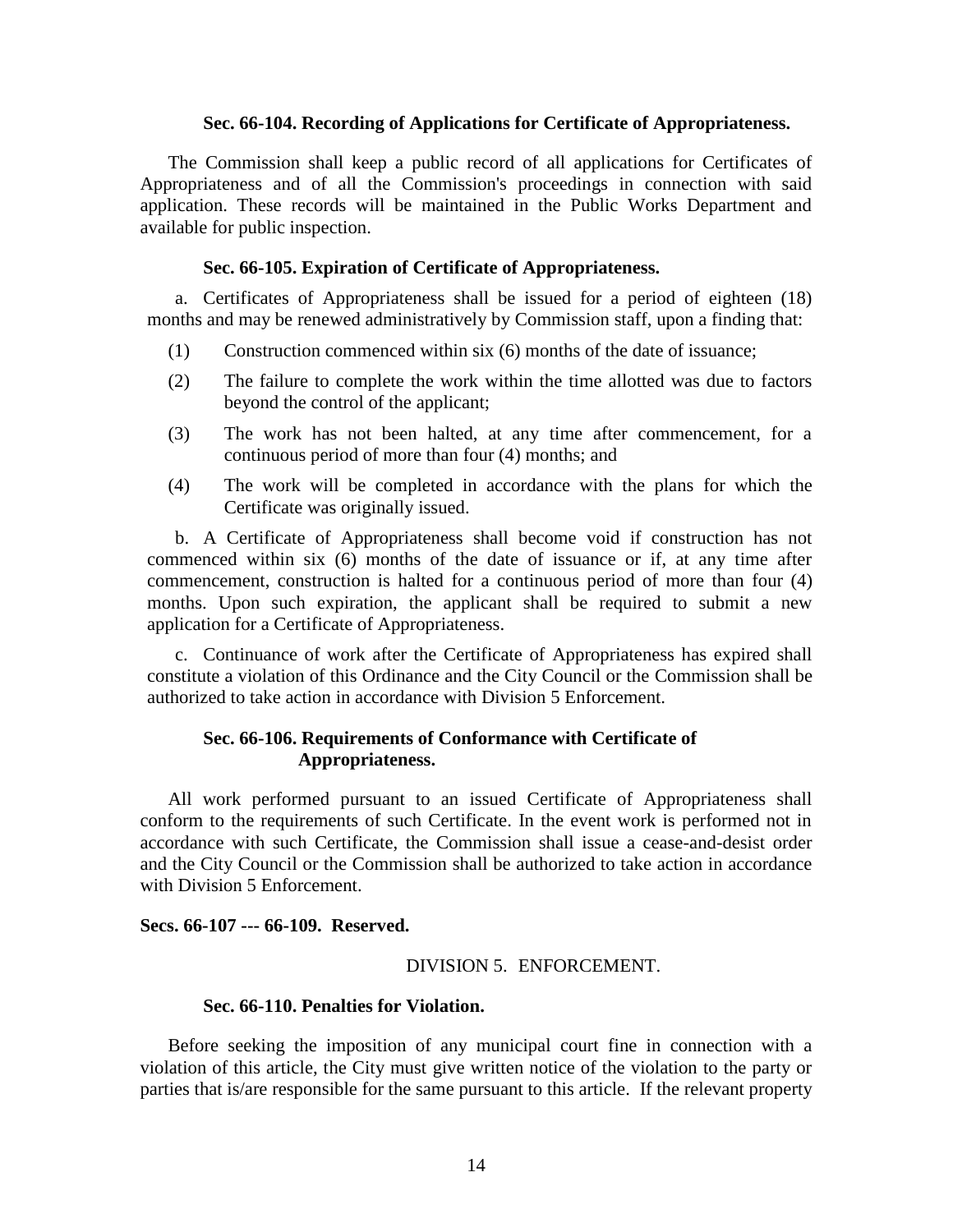is not brought into compliance with this article within thirty (30) days after the City's issuance of the notice, then such violation shall be punishable by a fine in the amount of \$200.00. If the property is not brought into compliance with this article within an additional fifteen (15) days, then such violation shall be punishable by an additional fine of \$300.00. If the property is not brought into compliance with this article within the required forty-five (45) days, then, in addition to the above, the City shall resort to Section 66-111 to enforce this Ordinance.

#### **Sec. 66-111. Other Remedies.**

<span id="page-17-0"></span>The Commission and/or the City may institute any appropriate action or proceeding in a court of competent jurisdiction to prevent any change in exterior appearance to any property, any portion of which is contained in a historic district, except in compliance with the provisions of this Ordinance, or to prevent any act or conduct with respect to such historic district that is a violation of this Ordinance, and to recover any damages that may have been caused by the violation of this Ordinance. Furthermore, the Commission and/or the City may, in addition to other remedies, institute injunction, mandamus, or other appropriate action or proceeding to stay or prevent a violation of this Ordinance, or to correct or abate such violation of this Ordinance.

#### DIVISION 6. SEVERABILITY.

<span id="page-17-1"></span>In the event that any Division, Section, Subsection, Item, Paragraph, sentence, clause, or phrase of this Ordinance is declared or adjudged to be invalid or unconstitutional, such adjudication shall in no way affect the other portions of this Ordinance, which shall remain in full force and effect, as if the Division, Section, Subsection, Paragraph, Item, sentence, clause or phrase so declared or adjudged invalid or unconstitutional were not originally a part thereof.

# DIVISION 7. REPEALER.

<span id="page-17-2"></span>All ordinances and parts of ordinances in conflict with this ordinance are hereby repealed. Notwithstanding the foregoing, this Ordinance in part carries forward by reenactment some of the provisions of the City's Historic Preservation Ordinances that are presently found at Chapter 66, Article II of the Municipal Code of the City of Athens, Alabama. It is not the intent of the City Council by adoption of this Ordinance to repeal Chapter 66, Article II of the Code, but rather to re-enact and continue in force without interruption such existing provisions, so that all liabilities which have accrued thereunder shall be preserved, and may be enforced. The enactment of this Ordinance shall not affect any action, suit, or proceeding instituted or pending at this time under Chapter 66, Article II of the Code. All provisions of Chapter 66, Article II of the Code which are not re-enacted herein, are hereby repealed as of the effective date of this Ordinance. All suits at law or in equity and/or all prosecutions resulting from the violation of Chapter 66, Article II of the Code, heretofore in effect, which are now pending in any of the courts of the state or of the United States, shall not be abated or abandoned by reason of the adoption of this Ordinance but shall be prosecuted to their finality, the same as if this Ordinance had not been adopted; and any and all violations of the existing Chapter 66,